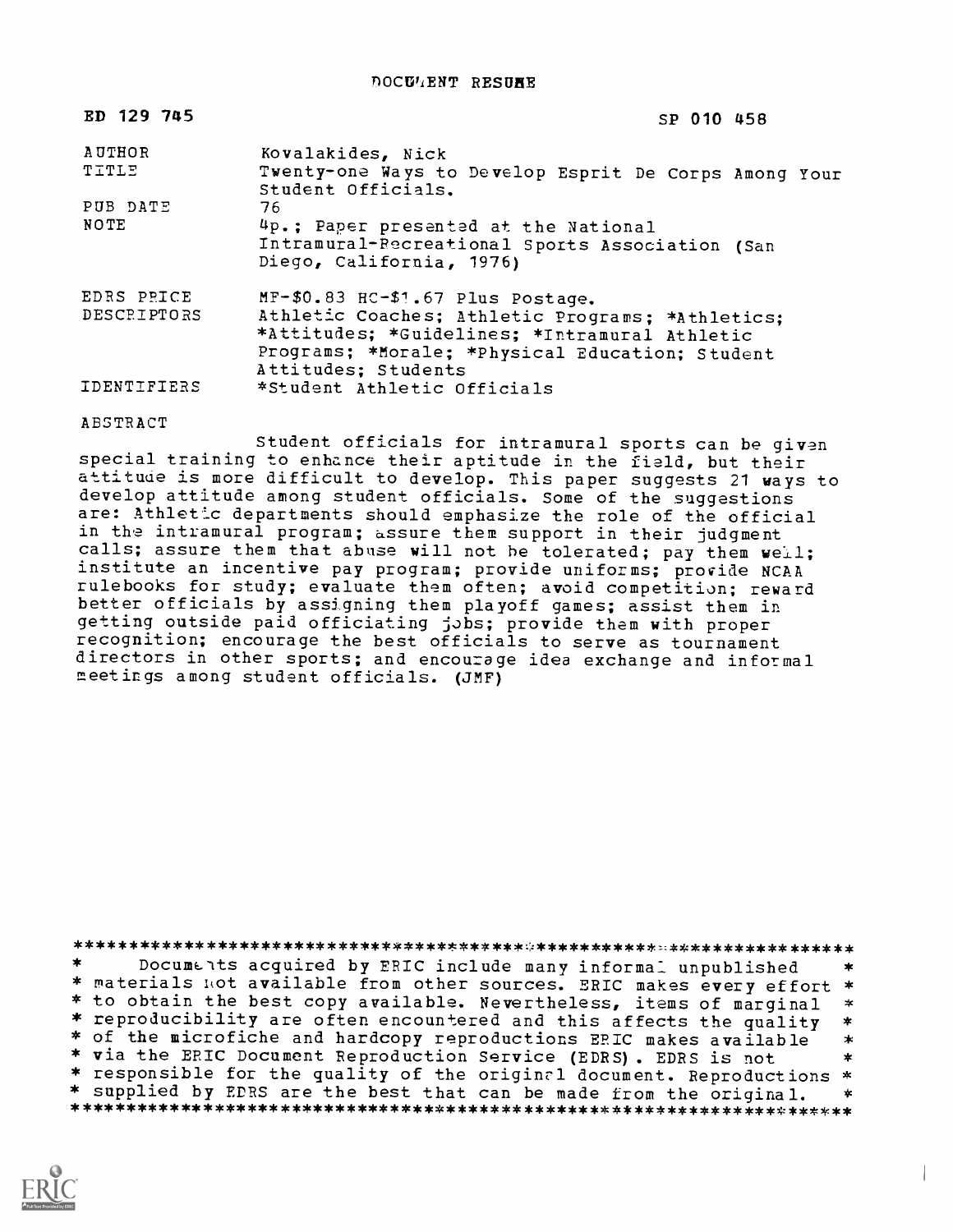THIS DOCUMENT HAS BEEN REPRO-<br>DUCEO EXACTLY AS RECEIVED FROM<br>THE PERSON OR ORGANIZATION ORGANIZATION ORGANIZATION ORGANIZATION ORGANIZATION ORGANIZATION ORGANIZATION ORGA<br>STATE OO NOT NECESSARILY REPRE-<br>SENTOFFICIAL NATION

## 21 WAYS TO DEVELOP ESPRIT DE CORPS AMONG YOUR STUDENT OFFICIALS

by Nick Kovalakides Director of Intramural Sports University of Maryland, College Park

No matter how many sports you offer or how big you make your trophies, the success of your intramural sports prog. 3M will, by and large, lie with the caliber of student officials you provide for your team sports--the backbone of your program.

Student officials are hard to come by at best. Good student officials are a rare breed; that is, unless you are able to develop an atmosphere whereby suited that the control with the subset of the subset of the subset of solid states are as anxious to become a part of your "team" of officials as they would be in becoming a part of a traditionally successful varsity team.

To be top drawer in most anything, aptitude and attitude are essential ingredients. Aptitude in officials can be enhanced through clinics and on-thejob training. However, the attitude of the officials is a little more difficult to nurture. Here are 21 ways to develop esprit de corps among your officials:

1. Emphasize at your pre-season rules clinics that you expect the stu-<br>dents to be signing up as officials in your program for more than just the money. They must realize that they have volunteered to help you provide first-class, professionally-run tournaments for the intramural athletes.

2. They must be convinced of the fact that you will back them 100% in their judgment calls.

3. They must be shown that you will not tolerate their being physically nor unduly, verbally abused by players, coaches or spectators. You would show this support while supervising the games. Furthermore, this would be a major point of emphasis to be made during your pre-season organizational meetings with the coaches of the teams.

4. Pay your officials well. A minimum wage is not very attractive in view of the tremendous responsibilities and errorless efforts which will be exptected of them.

5. Institute an incentive pay program wherein officials returning for their second, third and fourth years would be paid more (perhaps 25-50 cents) per game than that of the rookie officials. The proficiency of your officials is in direct proportion to the number of veterans available. Present an "Intramural Staff" nylon jacket, sport shirt or T-shirt to an official who is serving in your program for the third year or more.

6. Provide them with professional-looking referee's shirts. Help them look the part. Improvised striped shirts or pinnies only serve to hinder the image of the officials. By the same token, the officials should be expected to wear clean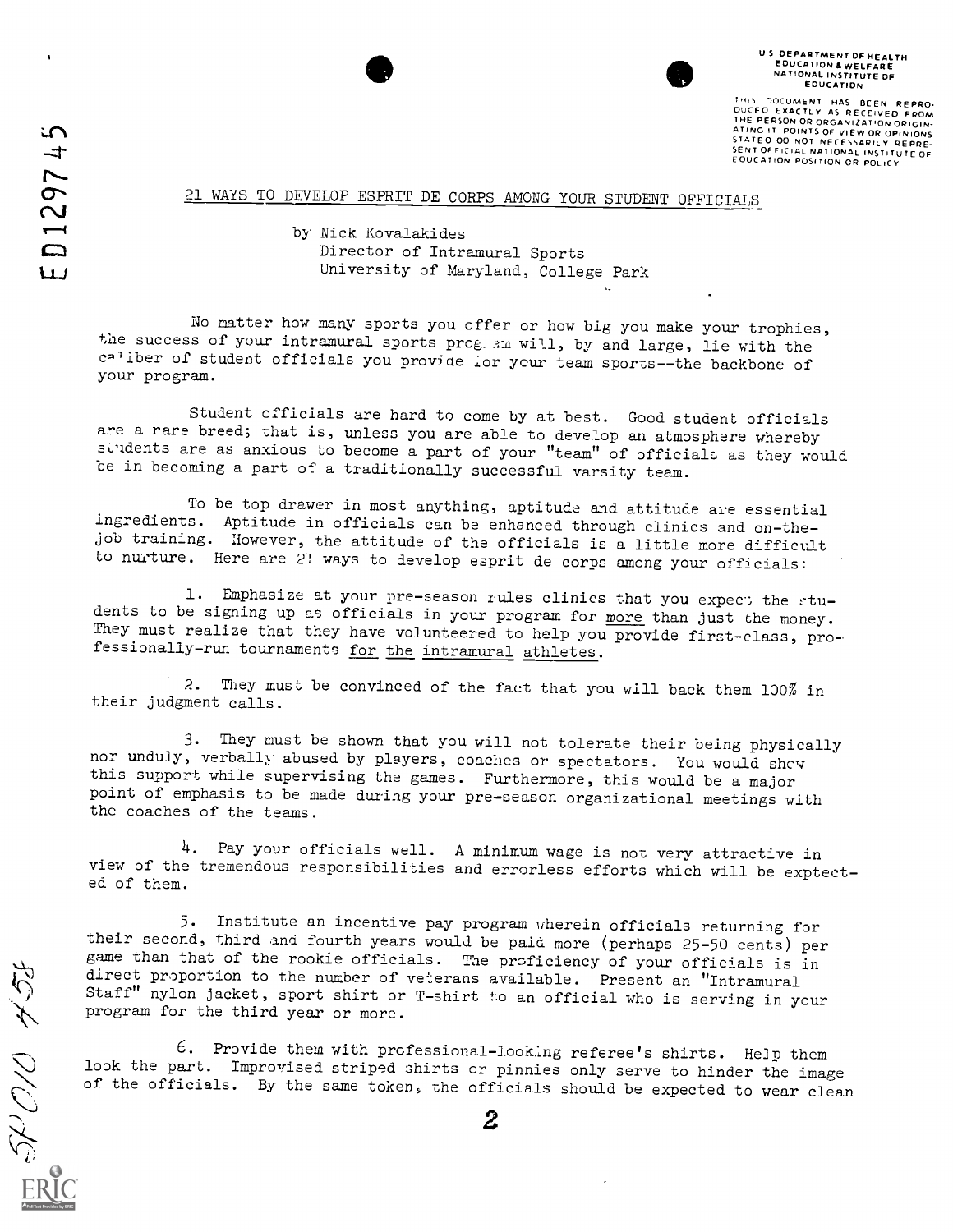trousers or shorts to complement the shirts. You should also have the shirts laundered regularly.

7. Proviae each official with an NCAA rulebook so that he can study the "gospel" and be able to carry it with him during his game.

8. Observe and evaluate your officials frequently, if not daily. Criticize them privately. Praise them publicly. Compliment an official on his strong points before pointing out his weaknesses. Emphasize that your criticisms are for his benefit--to help him improve as an official.

9. As an incentive, let it be known that through your evaluations the better officials will be assigned more often. (This may prevent the slow-improving official from gaining experience, however, most intramural athletes are not very patient with late-blossoming officials.)

10. Encourage your officials to form "crews" whereby the same two or three officials would work together on each of their games. Better teamwork will result sooner than if they were assigned to different officials on each game. (This is the same system used by officials in professional sports.)

11. Never assign all rookie officials to the same game. Always have at least one veteran on the crew. The rookies will appreciate it.

12. Avoid competition among the officials such as "Official of the Week", "Best Official", etc. No matter who makes the ratings--players, coaches, fellow officials or yourself--the officials will always second-guess each selection. Furthermore, why make one official happy while making the rest of them mad. Your mortality rate may increase accordingly.

13. Reward your better officials by assigning them to the playoff games. Everyone will know that those officials assigned to the championship game are the ones whom you consider the best. However, when assigning the officials for that final game, list twice or three times as many alternates and make a notation that "each official listed--regular or alternate--is considered qualified to handle the championship game, but unfortunately, only three could be chosen". You should also announce that "those not selected should regard it as a challenge to return next year to demonstrate marked improvement".

14. Assist your officials in getting paid officiating assignments in local recreation, boys' clubs or church leagues. Be certain, however, that these outside games are not scheduled in conflict with your program.

15. Inform your officials that upon their graduation from college you would be most happy to recommend them to their local commissioner of officials in the event they would want to continue officiating as a "moonlighting" profession.

16. Devote a full page in your intramural sports handbook to recognition of your officials. This could be picture of them as a group or a listing of their names along  $\cdot$  , the sports which they handled and how many yerrs that they have been on the officials' staff.

17. When taking the picture of your team champions for next year's